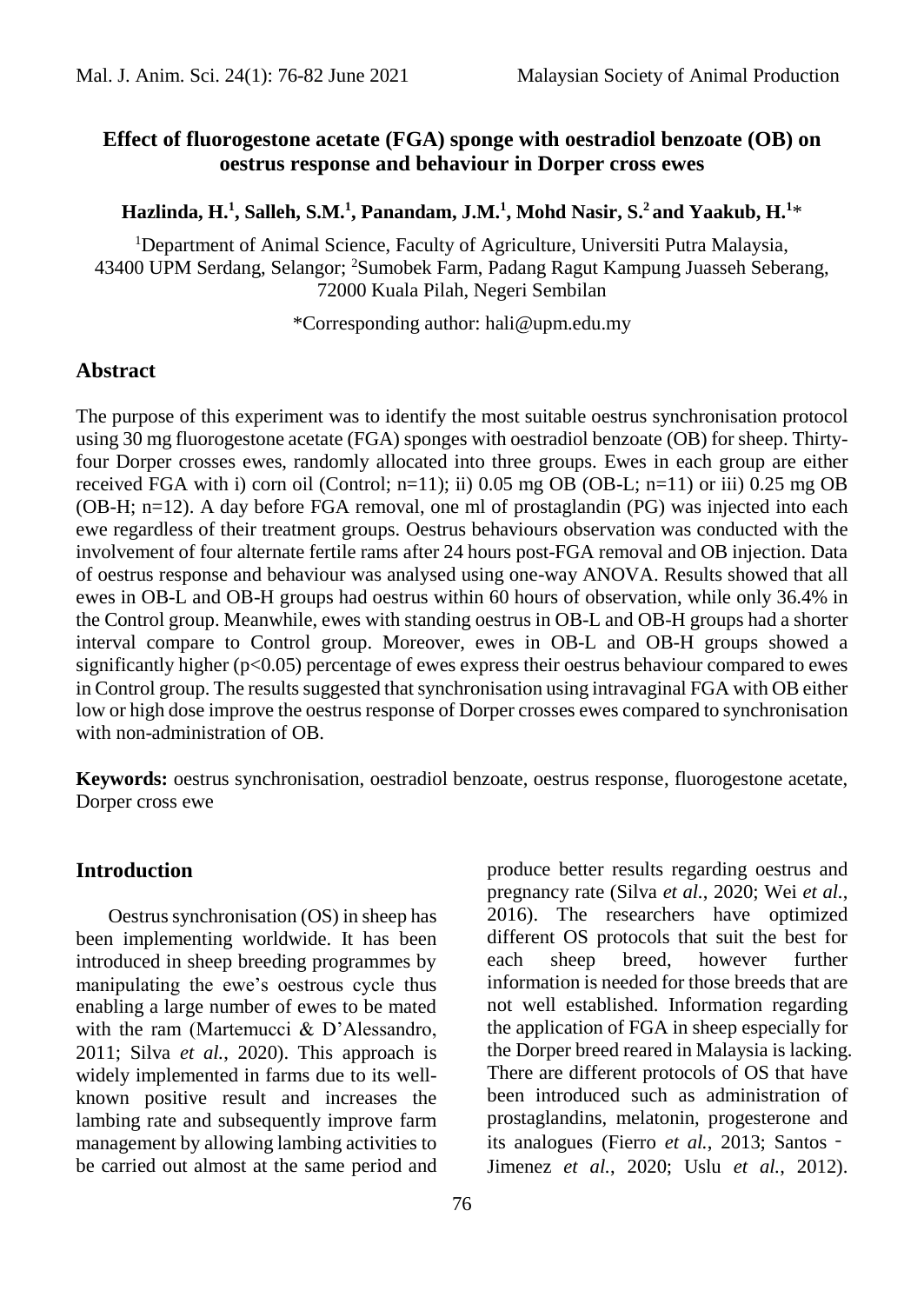However, different OS protocols in sheep may illustrate different results not just due to differences in breed, size or age of animals. The factors such as management, nutritional and body condition of animals, as well as the route and the interval of hormone administration may affect the OS which subsequently would influence the fertility of female animals (Santolaria *et al.*, 2011). Apart from that, the application of FGA pessary together with frequent use of equine Chorionic Gonadotropin (eCG) may cause the development of anti-eCG antibodies (Hervé *et al.*, 2004). These occurrences have been seen in cattle (Rizzo *et al.*, 2009) after continuous administration of eCG during the oestrus synchronisation regime. In contemplation of eCG, the OB hormone is introduced as a substitute for eCG usage in OS. In addition, it has been reported that OB can induce luteinizing hormone (LH) and ovulation subsequently increase fertility in female animals (Karimi *et al.*, 2007). Thus, this study was conducted to evaluate the oestrus response and behaviour of Dorper cross ewes synchronised with 30 mg FGA sponge, PG and with different doses of OB.

## **Materials and Methods**

### *Experimental area and Animals*

The study was conducted at Sumobek Farm, Kuala Pilah, Negeri Sembilan, Malaysia. The farm geographical area is a hilly site and the feeding system implemented for the experimental animal is a cut and carry system. Thirty-four non-pregnant Dorper cross ewes age between 2 to 4 years, body condition score within 2.5 to 4 (scale 1-5) with bodyweight range from 20 to 40 kg were used. All ewes were fed with chopped corn stover, soybean curd waste and commercial concentrate based on the normal practice of the farm management.

## *Experimental design*

Ewes were randomly assigned to three synchronisation groups that received intravaginal 30 mg FGA sponge for 7 days either with: i) 1 ml corn oil (Control;  $n=11$ ); ii) low dose, 1 ml of 0.05 mg/ml OB (OB-L; n=11) or iii) high dose, 1 ml of 0.25 mg/ml OB (OB-H; n=12). Later, all ewes were administered with prostaglandin (PG: 1 ml of 250 µg/ml cloprostenol) on day 6 and different concentrations of OB on day 7 (day FGA removal). Approximately 24 hours after FGA removal, four selected fertile rams were alternately released into each group for oestrus detection and subsequently mating. Observation on oestrus behaviour or sign were conducted at every 4 hours for 30 minutes until 72 hours after OB administration. The number and time of ewes were observed with different behaviour or sign were recorded. The details of the oestrus behaviour and signs were referred to Katz and McDonald (1992).

### *Statistical Analysis*

Data collected were analysed using the Analysis of variance (ANOVA) and Chisquare test of SAS 9.4 software. Analysis tests with a confidence interval of 95% and  $p<0.05$ were considered significantly different.

### **Results and Discussion**

All (100%) Dorper cross ewes in both OB groups were showed oestrus behaviour and only 36.4% from the Control group. There was a significant difference  $(p<0.05)$  in the percentage of ewes expressed oestrus behaviours or sign and time interval from OB injection to standing oestrus (Table 1).

The percentage of ewes expressed oestrus sign parameters indicated that ewes synchronised with OB, regardless of OB-L or OB-H, it shows 63% higher than in the Control group. However, no difference in the time interval from OB injection to the onset of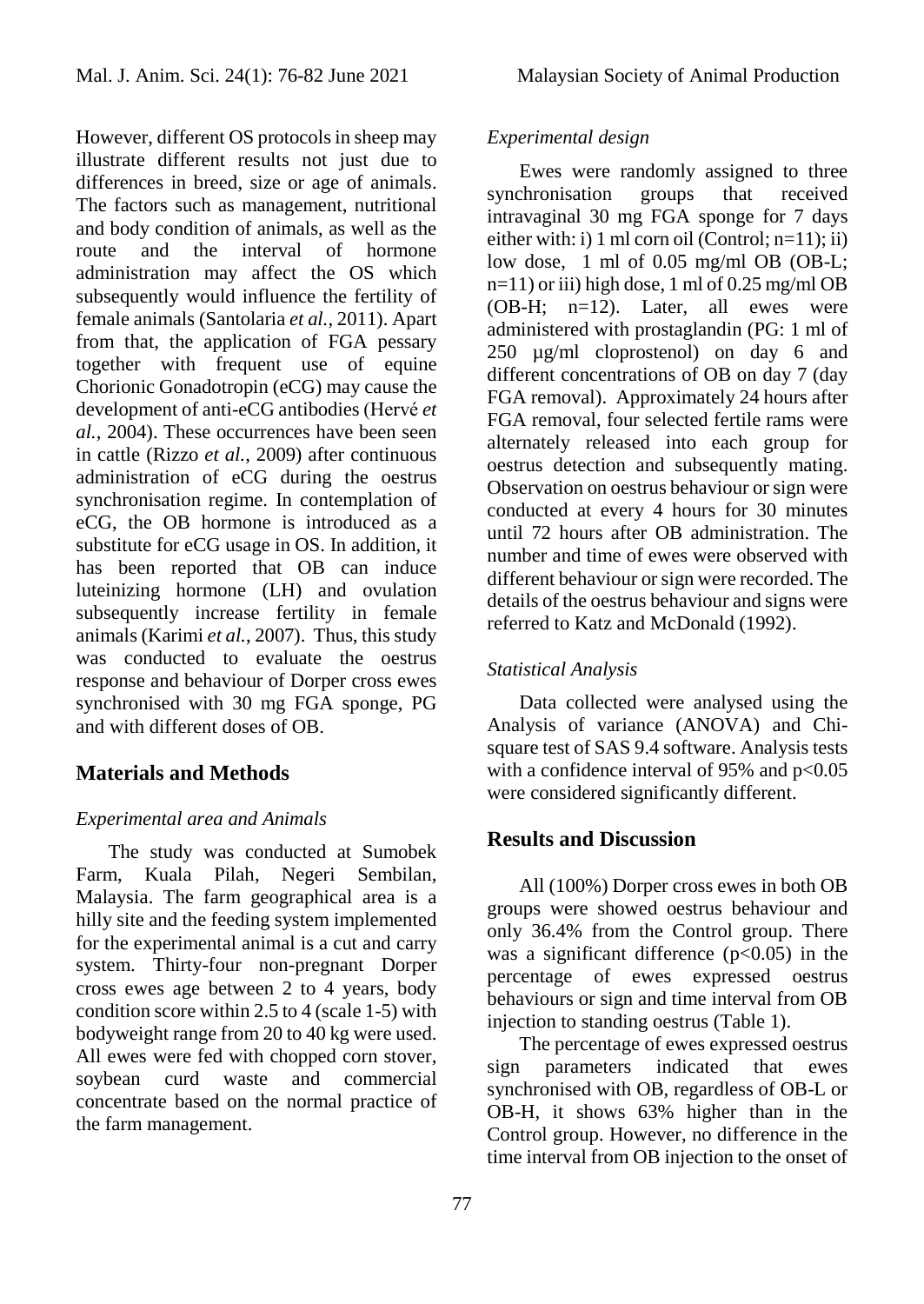oestrus between different OB synchronised groups. Even though there was no significant difference (p>0.05), ewes synchronised with OB-L had the shortest interval approximately 3 hours and 8 hours earlier than ewes synchronised with OB-H and Control groups, respectively. Meanwhile, ewes synchronised with OB-L and OB-H groups have shorter time intervals from OB injection to standing oestrus compared to the Control group with approximately 20 hours and 16 hours, respectively.

The result from this experiment showed a similar finding as reported by Lammoglia *et al.* (1998), the cows that received OB during oestrus synchronisation increased the number of animals that exhibited oestrus and also shorten the time interval from pessary removal to the onset of oestrus. During the oestrus period, there will be high oestrogen levels in the blood circulation and it was secreted by preovulatory Graafian follicle (Hafez & Hafez, 2013).

Table 1. The oestrus response and behaviour observed in Dorper cross ewes synchronised with FGA with corn oil (Control), low dose (OB-L) and high dose oestradiol benzoate (OB-H)

| Parameters                       | Control                    | OB-L                 | OB-H                         | P-Value  |
|----------------------------------|----------------------------|----------------------|------------------------------|----------|
| No. of ewes                      | 11                         | 11                   | 12                           |          |
| No. of ewes with oestrus         | 4                          | 11                   | 12                           |          |
| Oestrus response                 |                            |                      |                              |          |
| Oestrus incidence $(\% )$        | $36.4^{b}$                 | 100 <sup>a</sup>     | 100 <sup>a</sup>             | < 0.0001 |
| Onset of oestrus $(h\pm SE)$     | $32{\pm}4.62^{\mathrm{a}}$ | $24 \pm 0.0^{\circ}$ | $27 \pm 1.98^{\text{a}}$     | ns       |
| Standing of oestrus $(h\pm SE)$  | $48 \pm 8.00^a$            | $28 \pm 1.62^b$      | $31.7 \pm 2.97$ <sup>b</sup> | < 0.05   |
| % Oestrus behaviour observed (n) |                            |                      |                              |          |
| Seeking for ram                  | $27.3b$ (3)                | $45.5^{b}(5)$        | $100^a$ (12)                 | < 0.001  |
| Tail wagging                     | $27.3b$ (3)                | $90.9a$ (10)         | $83.3^{\circ}(10)$           | < 0.001  |
| Nudging                          | $18.2^b(2)$                | $54.6^{ab}$ (6)      | $72.7^{\rm a}(8)$            | < 0.05   |
| Sniffing                         | $18.2^b(2)$                | $81.8a$ (9)          | $66.7^{\mathrm{a}}(8)$       | < 0.001  |
| Homosexual mounting              | 0.0(0)                     | 27.3(3)              | 33.3(4)                      | ns       |
| Stand to be mounted              | $18.2^b(2)$                | $100^a$ (11)         | $100^a$ (12)                 | < 0.001  |
| Mating                           | $18.2^b(2)$                | $100^a$ (11)         | $100^a$ (12)                 | < 0.001  |

%: percentage; n: number of animal; FGA: 30 mg fluorogestone acetate; Control: 1 ml corn oil as a carrier solution; OB-L = 1ml of 0.05 mg/ml oestradiol benzoate diluted in corn oil; OB-H = 1 ml of 0.25 mg/ml oestradiol benzoate diluted in corn oil; h: hour; SE: standard error; ns: Not significant Superscript <sup>ab</sup> showing significant different between column

However, synchronised ewes may also exhibit oestrus behaviour or signs even without the formation of the large follicle. Administration of exogenous oestrogen from OB injection to ewes as part of oestrus synchronisation protocol may suppress the dominant follicle and promote a new follicular wave Alnimer (2005) and Burke *et al.* (2001). Administration of OB was believed to cause luteolytic and autotrophic actions, which subsequently may depress the luteal progesterone production and hastened the interval to the onset of oestrus (Takada *et al.*, 2012). Other than that, the time interval between OB injections to the standing of oestrus among synchronised groups was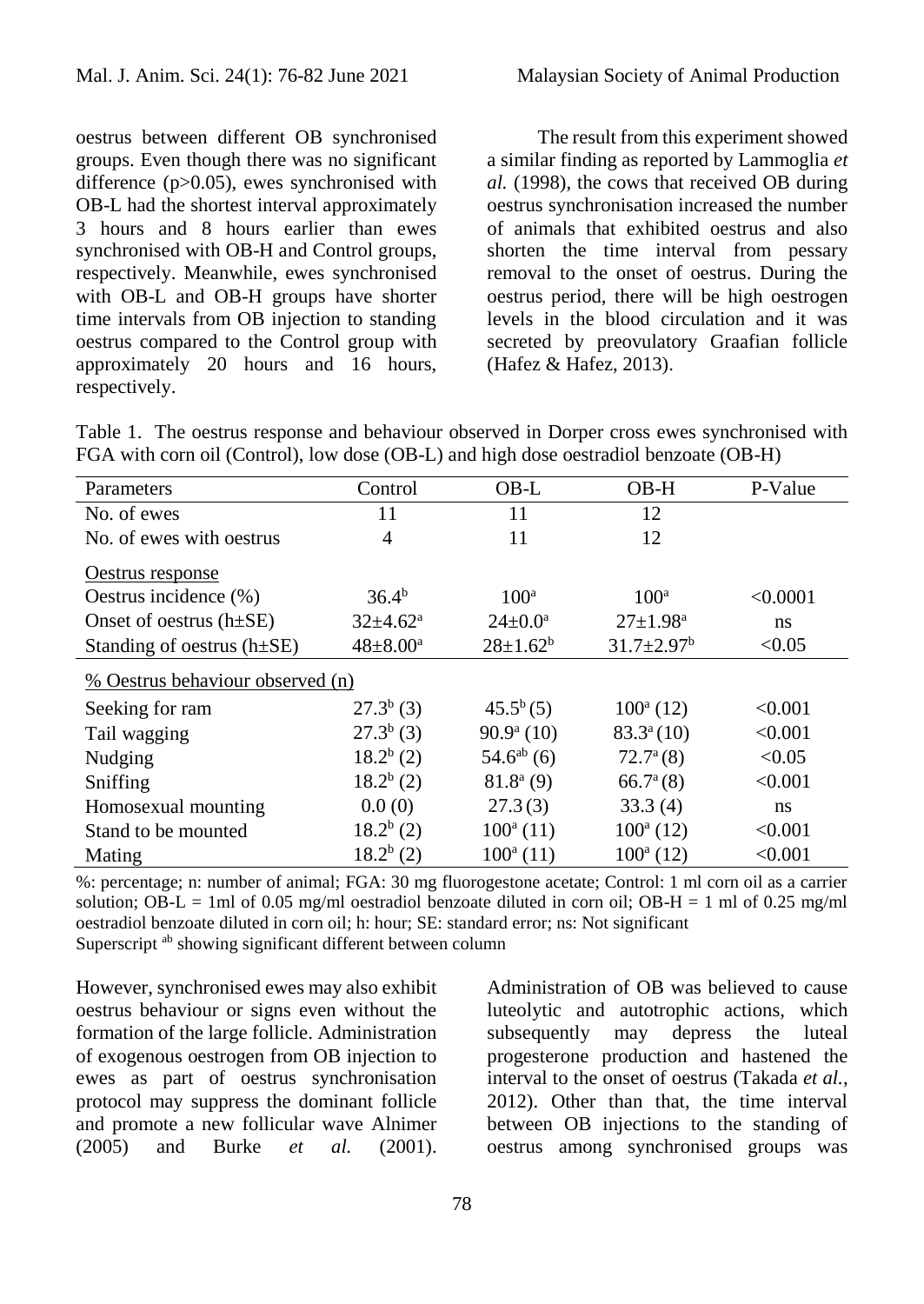shorter regardless of OB-L or OB-H groups compared to Control group. The ewes in both OB-L and OB-H groups, may have a sufficient level of oestrogen received from the administration of OB. Subsequently be able to express earlier standing oestrus behaviour compared to ewes in Control group and become receptive to male animals and ready to be mated (Gordon, 2017).

The OB-H group had 54.5% and 72.7% higher of ewes seeking for the ram; 18.1% and 54.5% higher of ewes nudging shows behaviours compared with OB-L and Control groups, respectively. Meanwhile, the OB-L group had 7.6% and 63.6% higher of ewes with tail wagging; 15.1% and 63.6% higher of ewes shows sniffing behaviours compared with OB-H and Control groups, respectively. In addition, ewes that are stand to be mounted and mating behaviour showed by both ewes groups regardless synchronised with OB-L or OB-H have 81.8% higher as compared with Control group. However, there is no significant difference (p>0.05) on homosexual mounting between ewes in groups synchronised with different doses of OB.

During the courting period, sexual behaviour expressed by ewes was classified as attractivity, proceptivity and receptivity (Fabre-Nys & Gelez, 2007). Attractivity and proceptivity behaviour was an initiation of mating before copulation, whereas proceptivity and receptivity behaviour was usually expressed by ewes in a short period (Ekiz & Ozcan, 2006). Oestrus behaviour (attractivity and proceptivity) observed frequently expressed by the synchronised ewes was seeking for ram and tail wagging. According to Gordon (2017) and Hafez and Hafez (2013), ewes on heat will seek out and remain near to rams and this has been a strong factor influencing their oestrus behaviour. Moreover, tail wagging expressed by the ewes during the oestrus period is known to attract and spread pheromone to rams. Billings and

Katz (1999) reported that administration of oestradiol are able to enhance oestrus in female animals and this had an agreement with this experiment; where ewes administrated with OB regardless of OB-L or OB-H groups had a higher frequency of ewes that exhibit oestrus compared to ewes in group administrated with Control. In contrast, proceptivity and receptivity behaviour usually expressed together by ewes; were stand to be mounted and mating, respectively. Both activities were observed during the observation period in this study. When ewes are ready for mating, stands to be mounted followed physical sign commonly exhibited, which were subsequent mounting and mating by rams (Katz & McDonald, 1992). Only 36.36% of ewes synchronised with Control expressed oestrus signs and this may be due to the absence of OB. The ewes synchronised with Control that do not express any oestrus signs were probably due to no formation of new follicles cause less production of oestrogen in the blood circulation, therefore the ewes will not express oestrus signs (Khanum *et al.*, 2008).

All Dorper ewes in the OB-L group have shown oestrus behaviour at 24 to 36 hours after OB administration  $(p<0.05)$  compared with Control, but no difference (p>0.05) with OB-H (Figure 1)

The length of oestrus or heat in ewes are ranging between 24 to 36 hours (Quirke *et al.*, 1981). Therefore, the oestrus behaviour or signs could still be observed up until 60 hours after the sponge removal. The ewes synchronised with OB-H had shown an increasing number of animals expressed signs of oestrus and reached up to approximately 91.7% from 24 hours to 36 hours of observation. Other than that, ewes in the group synchronised with Control had shown less number of ewes expressed oestrus sign throughout of 60 hours of oestrus observation with a maximum of 18.2% (our out of eleven ewes expressed oestrus signs).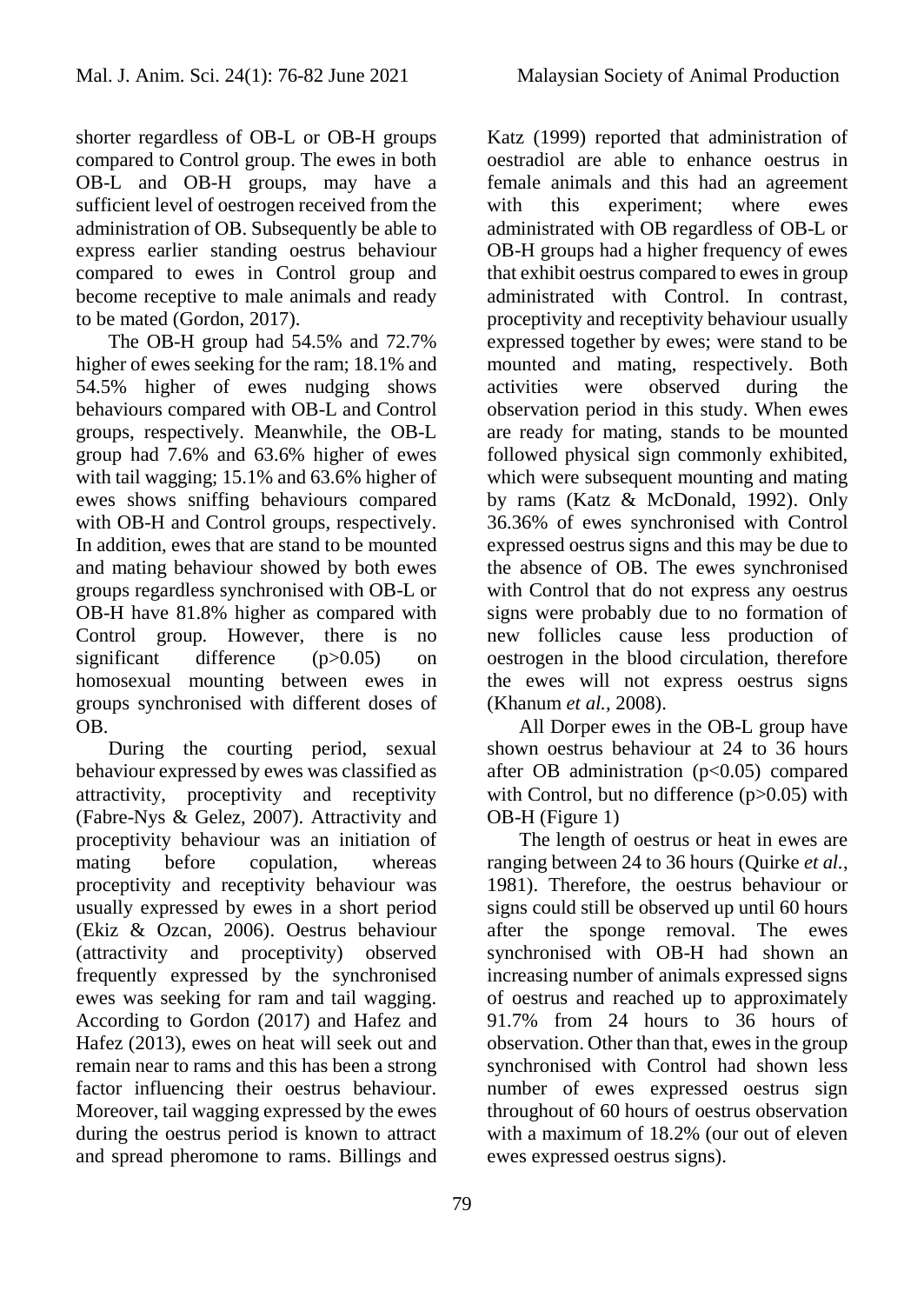

Figure 1. Number of ewes (%) expressing oestrus behaviour or sign at 24-36 and >36-60 hours after OB injection

The synchronisation protocols were considered as compact oestrus (shorter interval) when most of the Dorper cross ewes showed oestrus within the first 36 hours after FGA removal or post-OB administration. There was a significant difference ( $p<0.05$ ) of ewes showing oestrus at 24 hours to 36 hours between the group of ewes synchronised with different OB doses. The Dorper cross ewes in the group synchronised with OB-L (81.8%) and OB-H (73.5%) had more compact of oestrus than ewes in the group synchronised with Control. Meanwhile, there was no significant difference (p>0.05) in the occurrence of oestrus behaviour and signs at 36 hours to 60 hours, were observed among the group of ewes synchronised with different OB doses. In this experiment, all synchronised ewes with OB-L showed oestrus signs within the first 36 hours post-OB administration followed by ewes synchronised with OB-H. However, the number and percentage of ewes synchronised with Control with the onset of oestrus within stipulated time were less. Thus, ewes synchronised with OB-L and OB-H was considered to have more compact oestrus

80

(shorter interval) compared to ewes synchronised with Control.

Administration of OB in oestrus synchronisation is known to shorten the interval and variation of onset of oestrus and finally contribute to more compact of synchronisation protocols (Day *et al.*, 2000). Other than OB administration, the presence of rams was believed to affect advancing the timing of preovulatory surge of LH, thus shorten the interval from FGA removal to the first sign of oestrus (Gordon, 2017). This is also had an agreement with this study. The administration of OB resulting in more compact interval between sponge removal and oestrus response compared to the group with non-administrative with OB. Moreover, variation of oestrus response between studies may increase due to several other factors such as breed, age, body condition, management system, nutritional status, exogenous hormone, synchronisation protocols and climate have been reported (Zeleke *et al.*, 2005).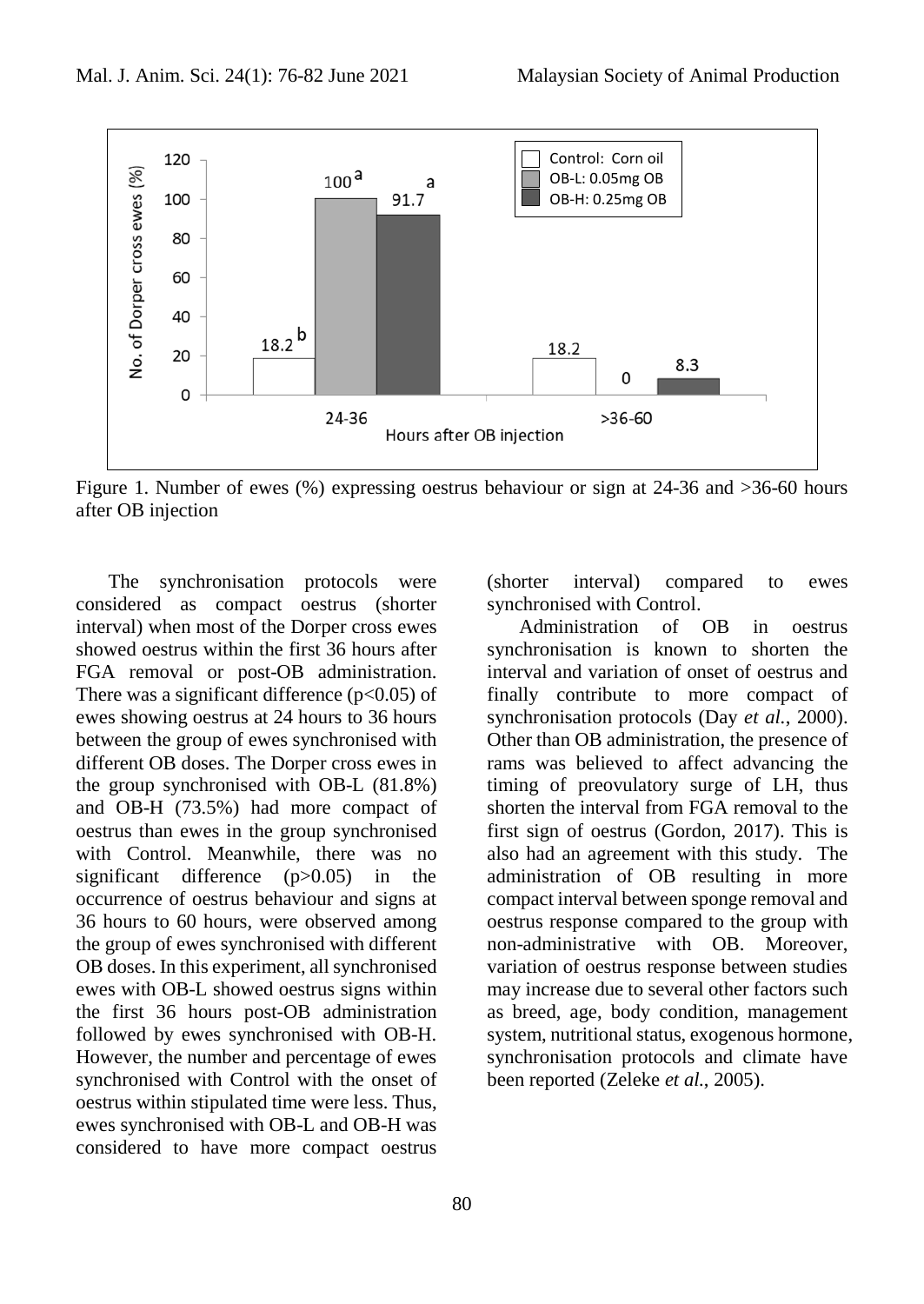# **Conclusion**

In this experiment, we implement OS with the combination of progestagen and prostaglandin. With the involvement of intravaginal pessary FGA (30mg), PG and OB (OB-L and OB-H), we observed an increase in the orientation of oestrus. A positive outcome was achieved due to the involvement of OB which enhances oestrus orientation in Dorper crosses ewes. This is in agreement with other researchers (Lammoglia *et al.* (1998) and Evans *et al.* (2003)) who showed that OB was able to increase oestrus compared to a normal approach. Furthermore, administration of OB hastens the interval of oestrus thus leading to compact synchronisation and being able to mate the Dorper crosses ewe.

## **Acknowledgements**

The study was supported by the Ministry of Science Technology & Innovation (Science fund 06-01-04-SF2294) and Inisiatif Putra Siswazah Grant from Universiti Putra Malaysia (IPS/2014/9433906). The author would like to thank the owner and staff of Sumobek Farm for their assistance throughout the study.

## **References**

- Alnimer, M.A. 2005. Comparison of an oestrus synchronisation protocol with oestradiol benzoate and PGF2 alpha and insemination at detected oestrus to a timed insemination protocol (Ovsynch) on reproductive performance of lactating dairy cows. Reprod. Nutr. Dev. 45(6): 699-708.
- Billings, H. & Katz, L. 1999. Facilitation of sexual behavior in French-Alpine goats treated with intravaginal progesteronereleasing devices and estradiol during the breeding and nonbreeding seasons. J. Anim. Sci. 77(8): 2073-2078.
- Burke, C., Mussard, M., Grum, D. & Day, M. 2001. Effects of maturity of the potential ovulatory follicle on induction of oestrus and ovulation in cattle with oestradiol benzoate. Anim. Reprod. Sci. 66(3-4): 161-174.
- Day, M., Burke, C., Taufa, V., Day, A. & Macmillan, K. 2000. The strategic use of estradiol to enhance fertility and submission rates of progestin-based estrus synchronization programs in dairy herds. J. Anim. Sci. 78(3): 523-529.
- Ekiz, E.E. & Ozcan, M. 2006. Sexual behavior and hormone levels of Kıvırcık ewes after estrus synchronization during and out of the breeding season. Arch. Anim. Breed. 49(6): 583-592.
- Evans, A., O'keeffe, P., Mihm, M., Roche, J., Macmillan, K. & Boland, M. 2003. Effect of oestradiol benzoate given after prostaglandin at two stages of follicle wave development on oestrus synchronisation, the LH surge and ovulation in heifers. Anim. Reprod. Sci. 76(1-2): 13-23.
- Fabre-Nys, C. & Gelez, H. 2007. Sexual behavior in ewes and other domestic ruminants. Horm. Behav. 52(1): 18-25.
- Fierro, S., Gil, J., Viñoles, C. & Olivera-Muzante, J. 2013. The use of prostaglandins in controlling estrous cycle of the ewe: A review. Theriogenology. 79(3): 399-408.
- Gordon, I. (2017). Reproductive technologies in farm animals.
- Hafez, E.S.E. & Hafez, B. 2013. Reproduction in farm animals: John Wiley & Sons.
- Hervé, V., Roy, F.O., Bertin, J., Guillou, F. & Maurel, M.-C. (2004). Antiequine chorionic gonadotropin (eCG) antibodies generated in goats treated with eCG for the induction of ovulation modulate the luteinizing hormone and folliclestimulating hormone bioactivities of eCG differently. Endocrinology. 145(1): 294- 303.